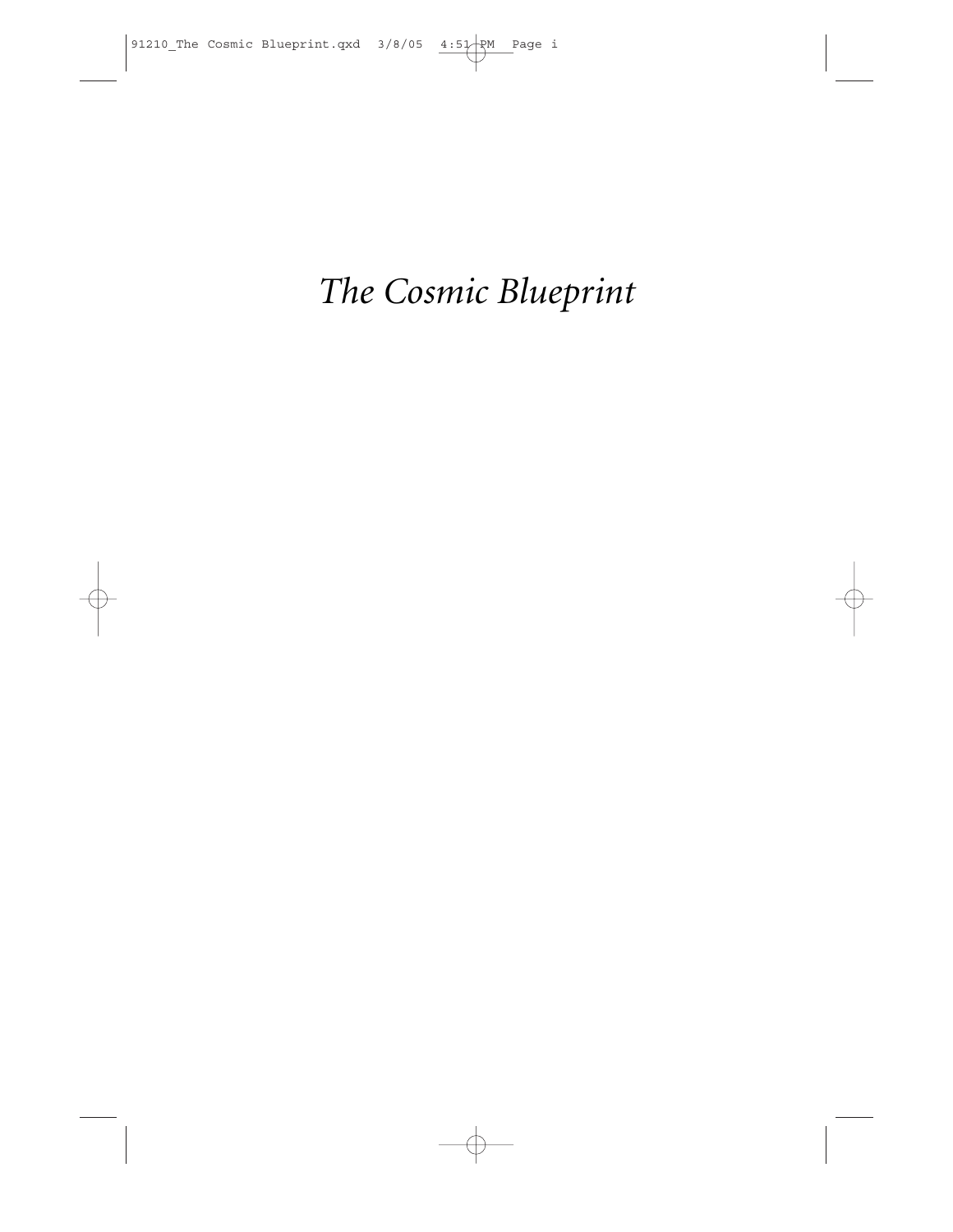### *Also by Paul Davies*

*The Mind of God The Matter Myth* (with J. Gribbin) *Are We Alone? The Last Three Minutes About Time The Fifth Miracle* (titled *The Origin of Life* in the UK edition) *How to Build a Time Machine The Big Questions More Big Questions The Runaway Universe Other Worlds The Edge of Infinity God and the New Physics Superforce*

### **STUDENT TEXTS**

*Space and Time in the Modern Universe The Forces of Nature The Search for Gravity Waves The Accidental Universe Quantum Mechanics* (with D. Betts)

### **Technical**

*The Physics of Time Asymmetry Quantum Fields in Curved Space* (with N. D. Birrell) *The New Physics Science and Ultimate Reality* (with J. Barrow & C, Harper)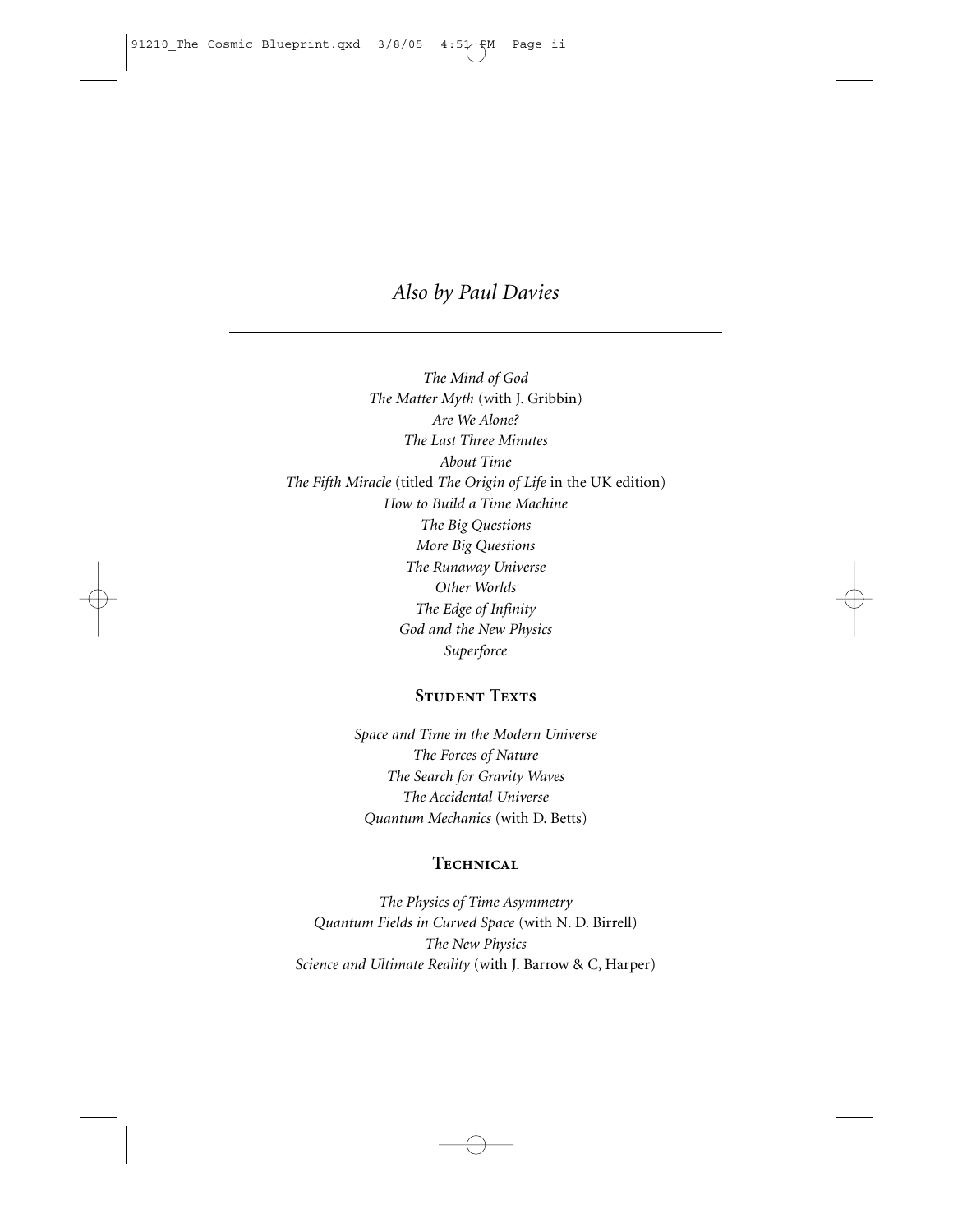# *The* COSMIC

## *Blueprint*

New Discoveries in Nature's Creative Ability to Order the Universe

### *Paul Davies*

Templeton Foundation Press Philadelphia & London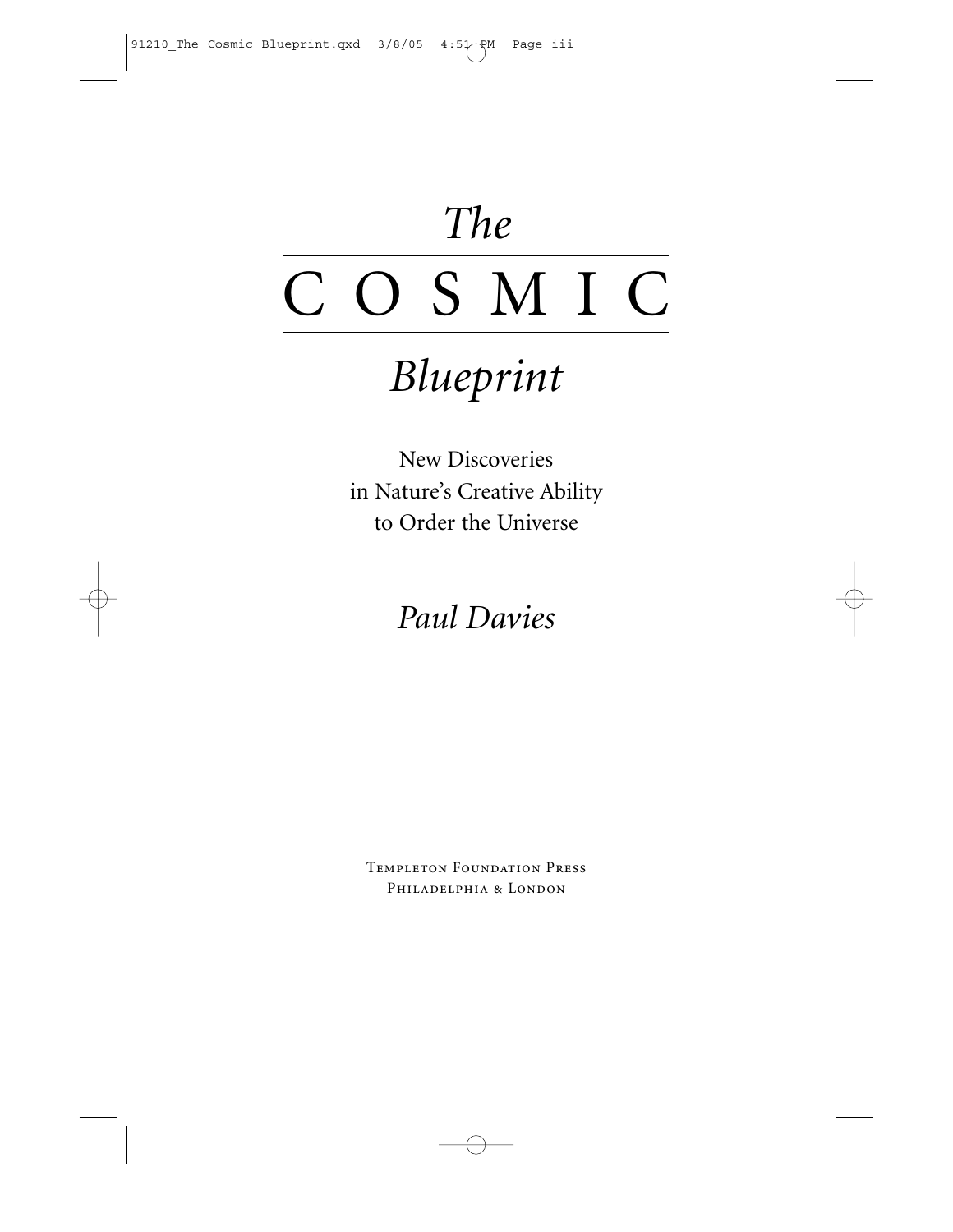Templeton Foundation Press [www.templetonpress.org](http://www.templetonpress.org) 300 Conshohocken State Road, Suite 550 West Conshohocken, PA 19428

Originally published by Simon and Schuster Templeton Foundation Press Paperback Edition 2004 Copyright © 1988 by Orion Productions

All rights reserved. No part of this book may be used or reproduced, stored in a retrieval system, or transmitted in any form or by any means, electronic, mechanical, photocopying, recording, or otherwise, without the written permission of Templeton Foundation Press.

*Templeton Foundation Press helps intellectual leaders and others learn about science research on aspects of realities, invisible and intangible. Spiritual realities include unlimited love, accelerating creativity, worship, and the benefits of purpose in persons and in the cosmos.*

Library of Congress Cataloging in Publication Data

Davies, P. C. W. Cosmic blueprint : new discoveries in nature's creative ability to order the universe / Paul Davies. -- Templeton Foundation Press pbk. ed. p. cm. Includes bibliographical references and index. ISBN 1-932031-66-9 (pbk. : alk. paper) I. Force and energy. 2. Matter. 3. Self-organizing systems. 4. Cosmology. I. Title. QC73.D383 2004 531'.6--dc22

2004002604

Printed in the United States of America

04 05 06 07 08 8 7 6 5 4 3 2 1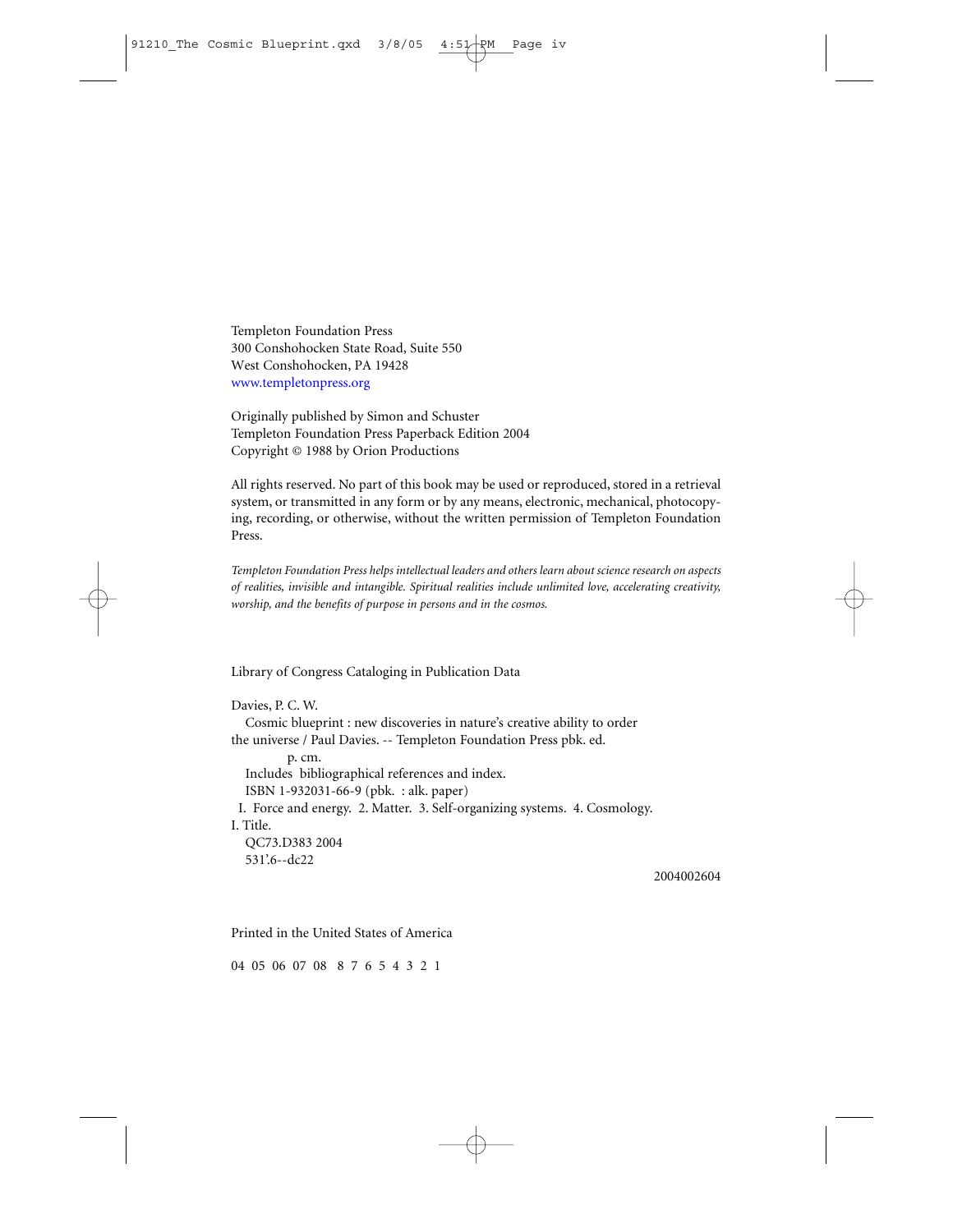And whether or not it is clear to you, no doubt the universe is unfolding as it should.

*Max Ehrmann*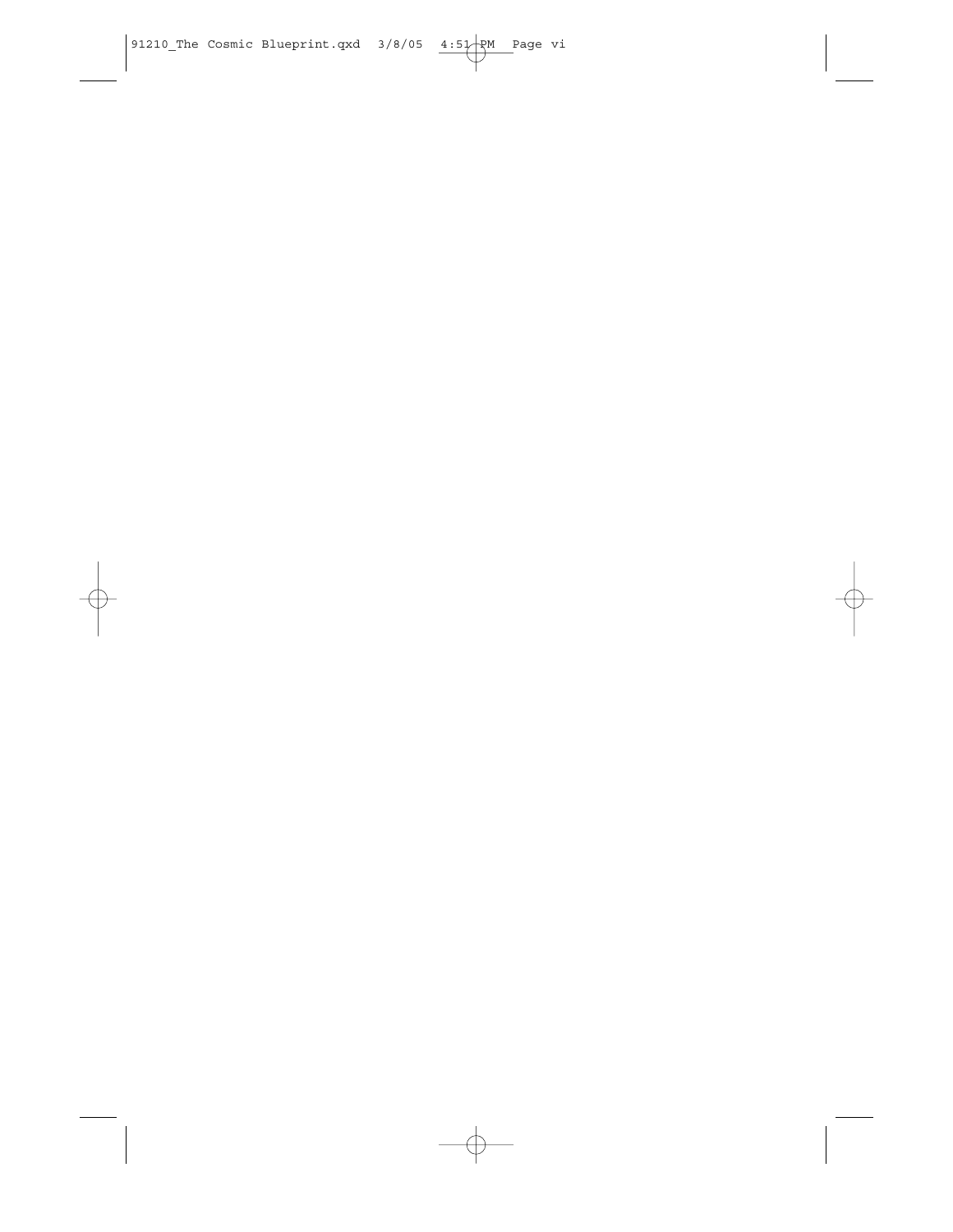### *Contents*

| Preface to the 2004 Edition  |                                | ix  |
|------------------------------|--------------------------------|-----|
| Preface to the First Edition |                                | XV  |
| Chapter 1                    | Blueprint for a Universe       | 3   |
| Chapter 2                    | The Missing Arrow              | 9   |
| Chapter 3                    | Complexity                     | 21  |
| Chapter 4                    | Chaos                          | 35  |
| Chapter 5                    | Charting the Irregular         | 57  |
| Chapter 6                    | Self-Organization              | 72  |
| Chapter 7                    | Life: Its Nature               | 93  |
| Chapter 8                    | Life: Its Origin and Evolution | 107 |
| Chapter 9                    | The Unfolding Universe         | 121 |
| Chapter 10                   | The Source of Creation         | 138 |
| Chapter 11                   | <b>Organizing Principles</b>   | 152 |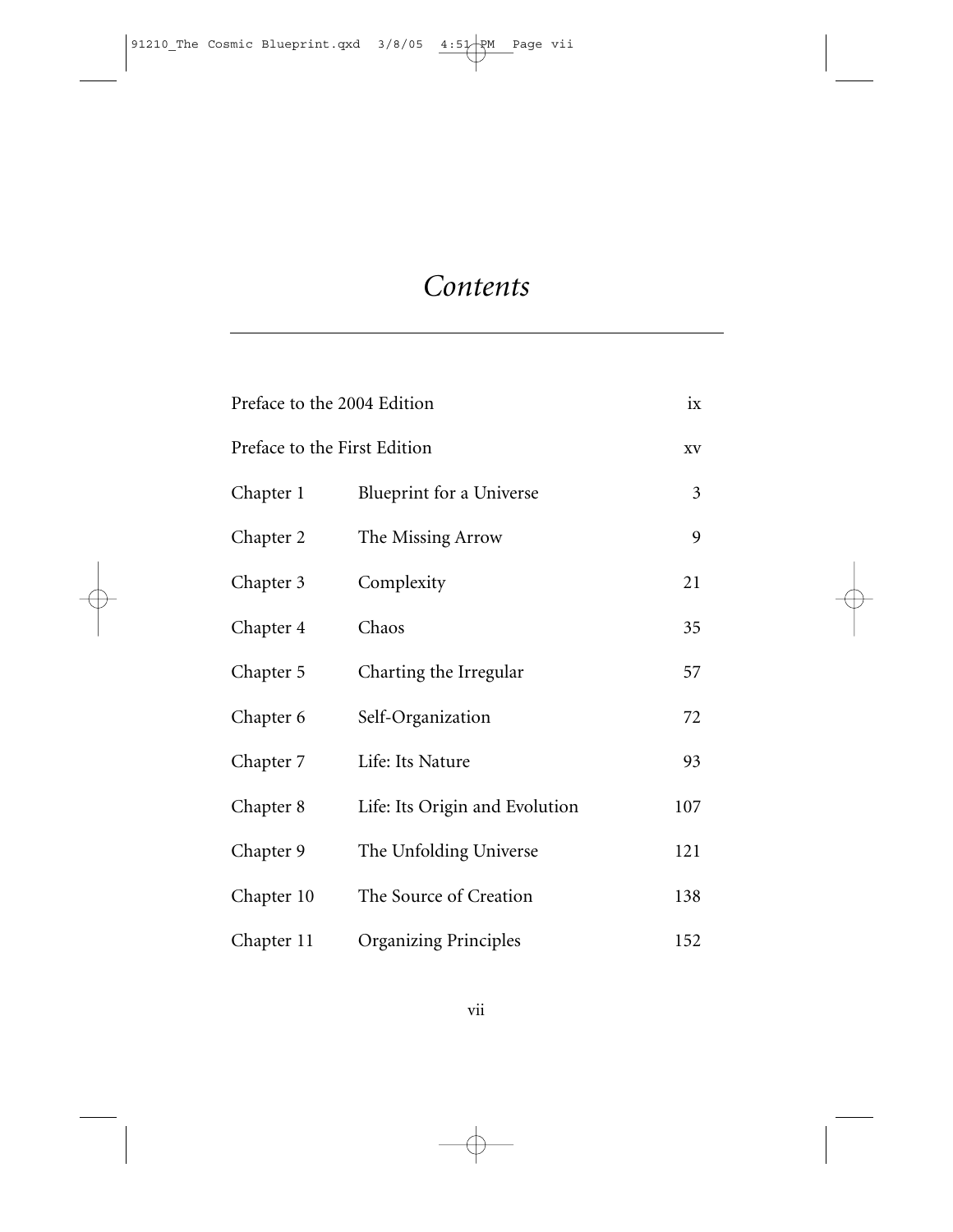### *Contents*

| Chapter 12             | The Quantum Factor    | 165 |
|------------------------|-----------------------|-----|
| Chapter 13             | Mind and Brain        | 183 |
| Chapter 14             | Is There a Blueprint? | 197 |
| References             |                       | 205 |
| <b>Further Reading</b> |                       | 211 |
| Index                  |                       | 215 |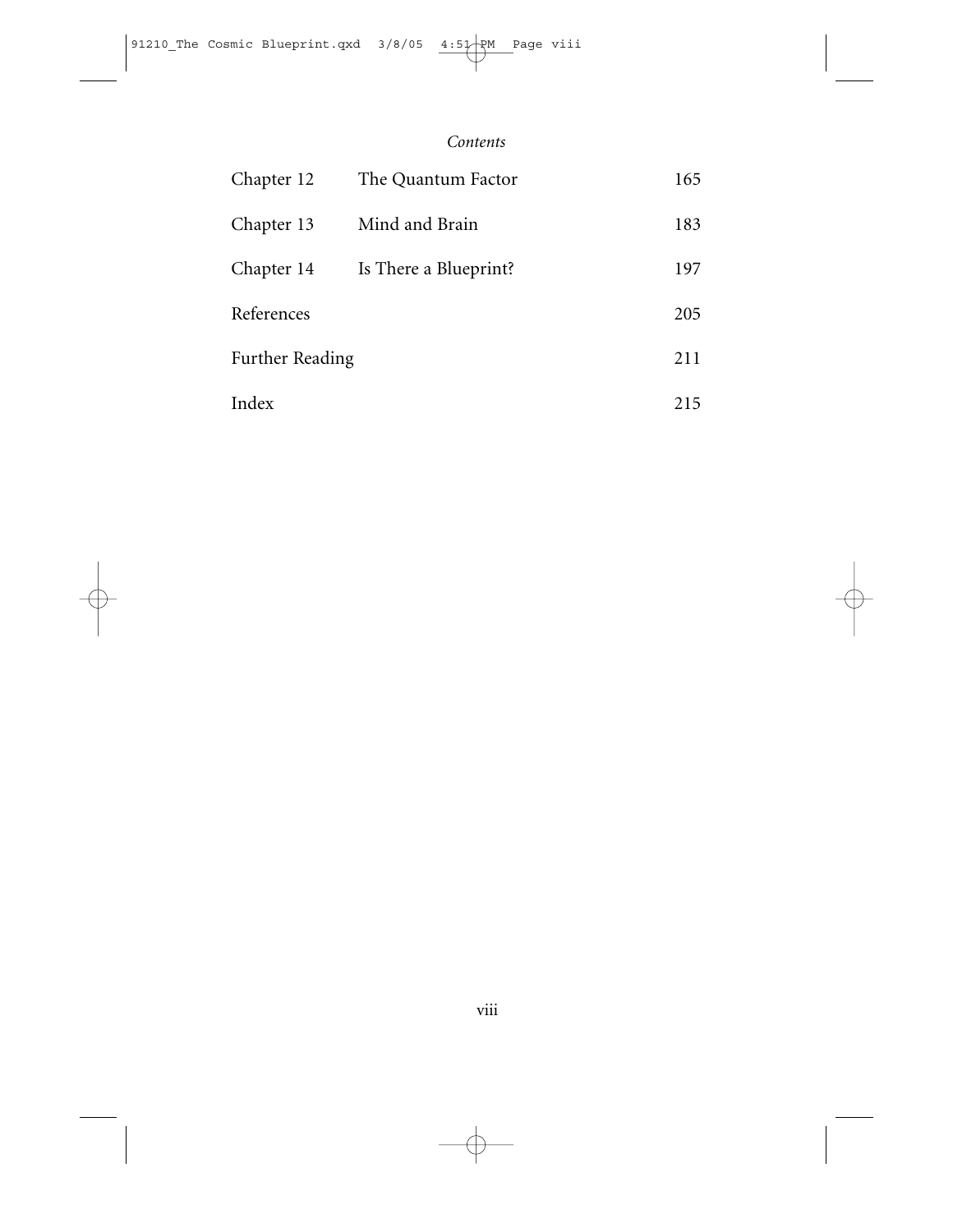<span id="page-8-0"></span>From a casual glance about us, the physical world appears to be completely incomprehensible. The universe is so complicated, its structures and processes so diverse and fitful, there seems to be no reason why human beings should ever come to understand it. Yet the entire scientific enterprise is founded on the audacious assumption—accepted as an act of faith by scientists—that beneath the baffling kaleidoscope of phenomena that confront our inspection lies a hidden mathematical order. More than this. Science proceeds on the basis that the underlying order in nature can, at least in part, be grasped by the human intellect.

Following three centuries of spectacular progress, the scientific frontier may conveniently be divided into three broad categories: the very large, the very small and the very complex. The first category deals with cosmology, the overall structure and evolution of the universe. The second is the realm of subatomic particle physics and the search for the fundamental building blocks of matter. In recent years these two disciplines have begun to merge, with the realization that the big bang that started the universe off about 14 billion years ago would have released enormous energy, fleetingly exposing the ultimate constituents of matter. Cosmologists suppose that the large scale structure of the universe owes its origin to super-energetic subnuclear processes in the first split-second of its existence. In this way, subatomic physics helps shape the overall properties of the universe. Conversely, the manner in which the universe came to exist served to determine the number and properties of the fundamental particles of matter that were coughed out of the big bang. Thus the large determines the small even as the small determines the large.

By contrast, the third great frontier of research—the very complex remains in its infancy. Complexity is, by its very nature, complicated, and so hard to understand. But what is becoming clear is that complexity does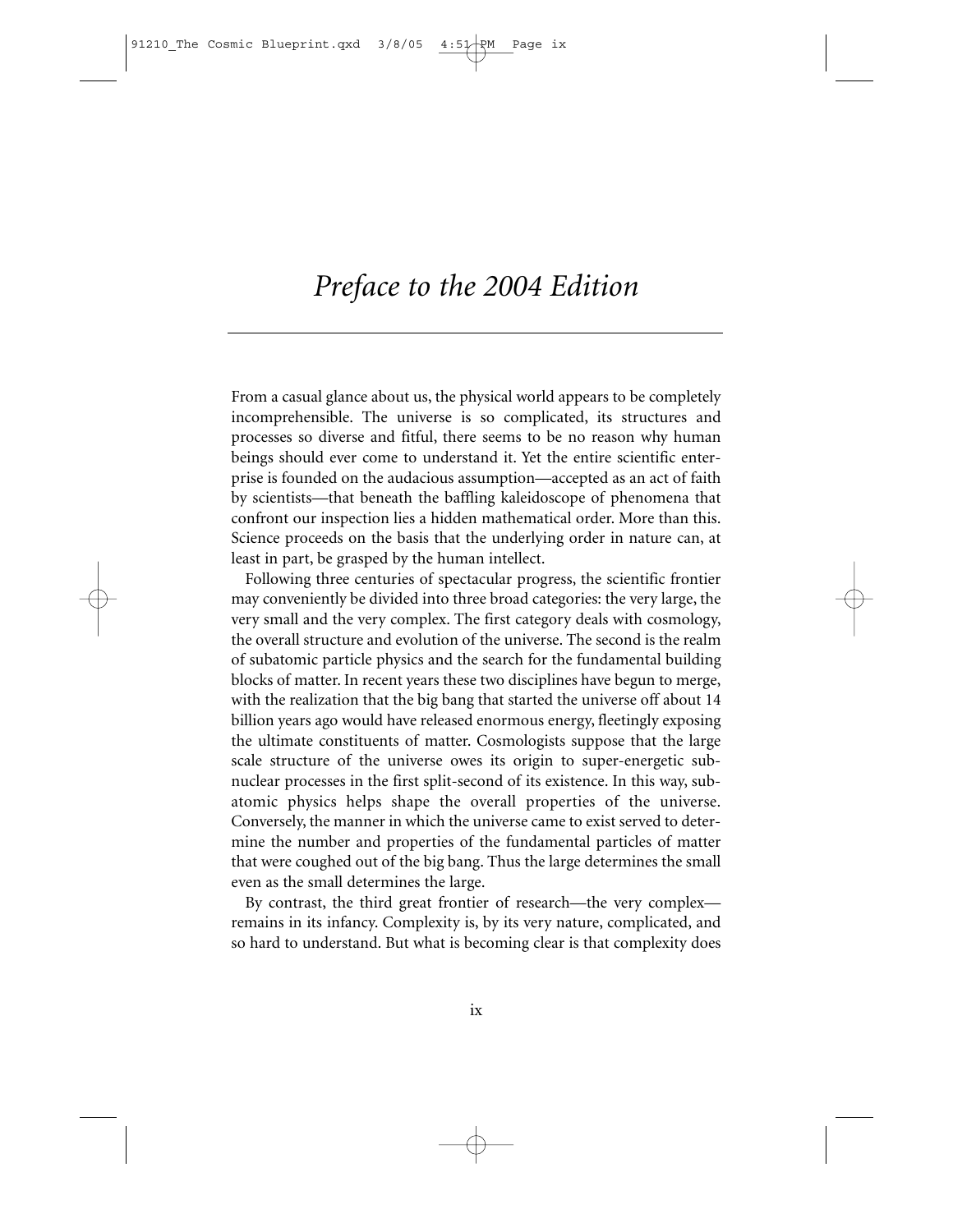not always amount to messy, idiosyncratic complication. In many cases, beneath the surface of chaotic or complicated behaviour simple mathematical principles are at work. The advent of ever-greater computational power has led to an increasing understanding of the different types of complexity found in nature, and a growing belief in the existence of distinct laws of complexity that complement, but do not violate, the familiar laws of physics.

The first edition of this book was published in the 1980s, when chaos theory had received wide publicity. Although the roots of chaos theory date back a century or more, it came to prominence with the realization that chaos is a general feature of dynamical systems, so that randomness and unpredictability afflict not just the weather and biodiversity, but even such everyday systems as the stock market. Today, scientists accept that chaos theory describes just one among a diverse range of complex behaviours found in nature, and that a full understanding of complexity involves far more than simply identifying the difference between regular and irregular behaviour.

Just as the sciences of the large and small have begun to merge, so has the study of the very complex begun to overlap with that of the microworld. The most exciting developments are taking place at the interface of biological, chemical and computational systems. The acronym BINS has been coined for 'bio-info-nano systems'. These refer to the realm of molecular machines (so-called nanotechnology, on the scale of one-billionth of a metre) and information-processing systems, of which the living cell is a classic natural example. In the last decade, a central goal of this field has been the attempt to build a quantum computer. This is a device designed to exploit quantum weirdness to process information. The power of quantum systems is that they may exist in many different configurations simultaneously. An atom, for example, might be both excited and unexcited at the same time. By attaching information to certain special quantum states, physicists hope to process it exponentially faster than in a conventional computer. If this quest succeeds—and the research is still in its infancy—it will transform not only the investigation of complexity, but our very understanding of what is meant by the term.

In Chapter 12 I toy with the idea that quantum mechanics may hold the key to a better appreciation of biological complexity—the thing that distinguishes life from complex inanimate systems. Since formulating these early ideas in the original edition of this book, I have developed the subject in greater depth, and readers are referred to my book *The Fifth Miracle*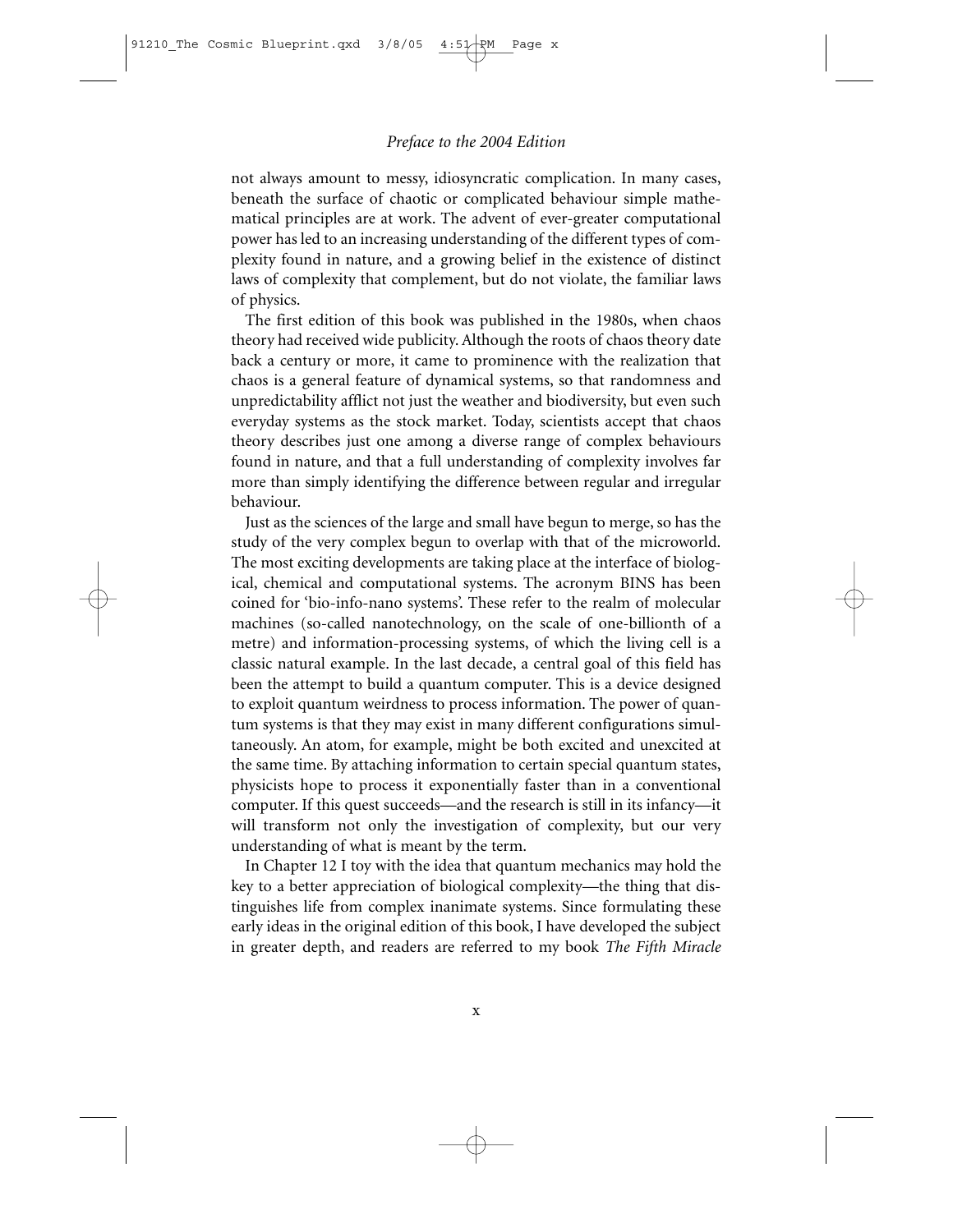(re-titled *The Origin of Life* in the UK) for more on quantum biology. It is my belief that quantum nano-machines will soon blur the distinction between the living and the nonliving, and that the secret of life will lie with the extraordinary information processing capabilities of living systems. The impending merger of the subjects of information, computation, quantum mechanics and nanotechnology will lead to a revolution in our understanding of bio-systems.

Many of the puzzles I wrote about in 1988, such as the origin of life, remain deeply problematic, and there is little I wish to add. The one field that has advanced spectacularly in the intervening years, however, is cosmology. Advances in the last decade have transformed the subject from a speculative backwater to a mainstream scientific discipline. Consider, for example, the data from a satellite called the Wilkinson Microwave Anisotropy Probe, or WMAP, published in 2003. Newspapers across the world carried a picture showing a thermal map of the sky built up painstakingly from high Earth orbit. In effect, it is a snapshot of what the universe looked like 380,000 years after its birth in a hot big bang. The searing heat that accompanied the origin of the universe has now faded to a gentle afterglow that bathes the whole universe. WMAP was designed to map that dwindling primordial heat, which has been travelling almost undisturbed for over 13 billion years. Enfolded in the blobs and splodges of the map are the answers to key cosmic questions, such as how old the universe is, what it is made of and how it will die. By mining the map for data, scientists have been able to reconstruct an accurate account of the universe in unprecedented detail.

Perhaps the most significant fact to emerge from the results of WMAP, and many ground-based observations, is the existence of a type of cosmic antigravity, now dubbed 'dark energy'. The story goes back to 1915, when Einstein published his general theory of relativity. This work of pure genius offered a totally new description of gravity, the force that keeps our feet on the ground, and acts between all bodies in the universe, trying to pull them together. But this universal attraction presented Einstein with a headache. Why, he asked, doesn't the universe just collapse into a big heap, dragged inward by its own colossal weight? Was there something fundamentally wrong with his new theory?

Today we know the answer. The universe hasn't collapsed (at least yet) because the galaxies are flying apart, impelled by the power of the big bang. But in 1915 nobody knew the universe was expanding. So Einstein set out to describe a static universe. To achieve this he dreamed up the idea of anti-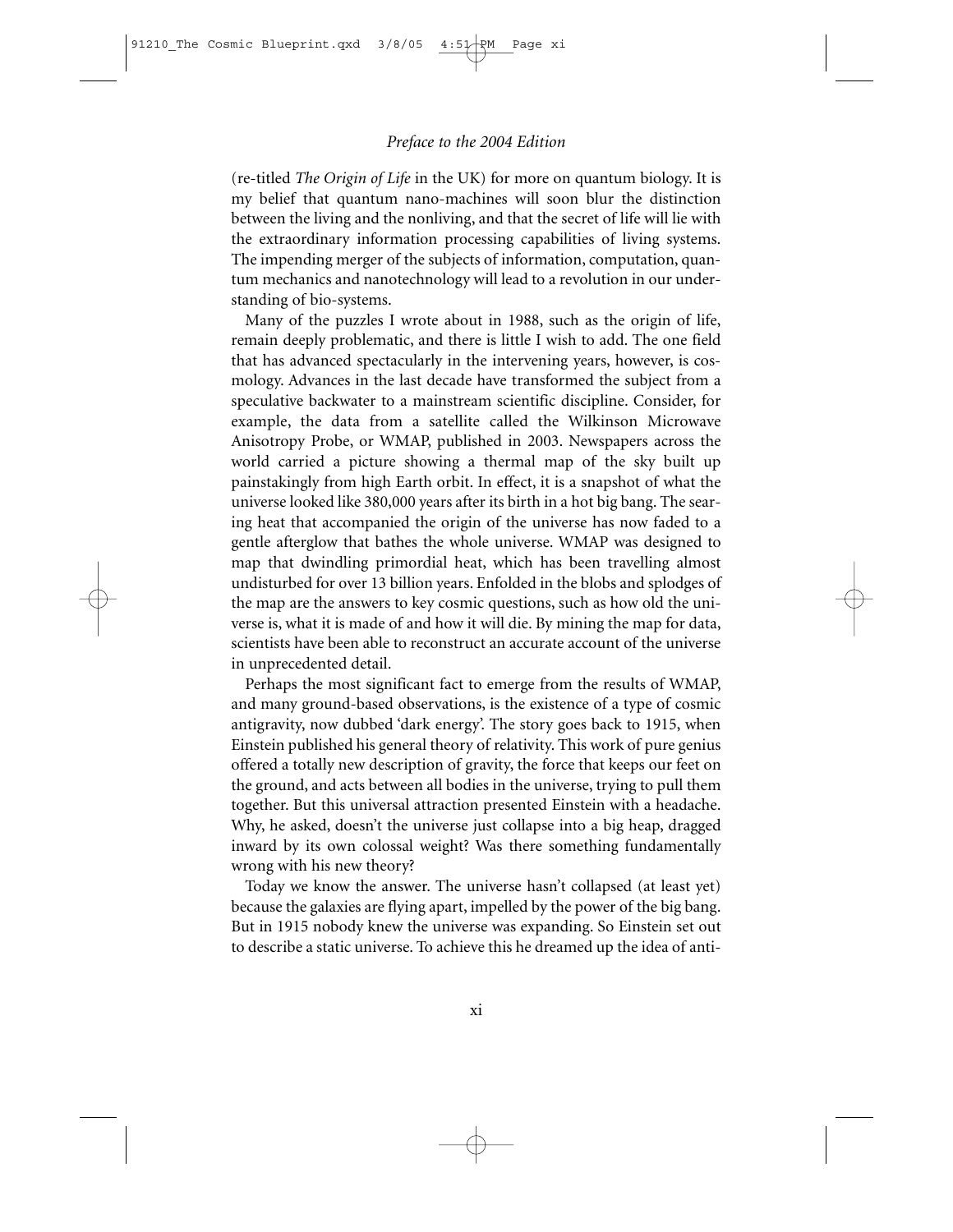gravity. This hitherto unknown force would serve to oppose the weight of the universe, shoring it up and averting collapse. To incorporate antigravity into his theory of relativity, Einstein tinkered with his original equations, adding an extra term that has been cynically called 'Einstein's fudge factor'.

It was immediately obvious that antigravity is like no other known force. For a start, it had the peculiar property of increasing with distance. This means we would never notice its effects on Earth or even in the solar system. But over cosmic dimensions it builds in strength to a point where, if the numbers are juggled right, it could exactly balance the attractive force of gravity between all the galaxies.

It was a neat idea, but short-lived. It crumbled in the 1920s when Edwin Hubble found that the universe is expanding. When Einstein met Hubble in 1931 he immediately realised that antigravity is unnecessary, and abandoned it, called it 'the biggest blunder of my life'. After this debacle, antigravity was firmly off the cosmological agenda. When I was a student in the 1960s it was dismissed as repulsive in both senses of the word. But as so often in science, events took an unexpected turn. Just because antigravity wasn't needed for its original purpose didn't logically mean it was nonexistent, and in the 1970s the idea popped up again in an entirely different context. For forty years physicists had been puzzling over the nature of empty space. Quantum mechanics, which deals with processes on a subatomic scale, predicted that even in the total absence of matter, space should be seething with unseen, or dark, energy. Einstein's famous formula *E=mc*<sup>2</sup> implies that this dark energy should possess mass, and as a result it should exert a gravitational pull. Put simply, quantum mechanics implies that even totally empty space has weight.

At first sight this seems absurd. How can space itself—a vacuum—weigh anything? But since it's impossible to grab a bit of empty space and put it on a pair of scales, the claim isn't easy to test. Only by weighing the universe as a whole can the weight of its (very considerable) space be measured. Weighing the universe is no mean feat, but as I shall shortly discuss, it can be done.

Before getting into the question of how much a given volume of space weighs, a tricky aspect of dark energy needs to be explained. Space doesn't just have weight, it exerts a pressure too. In Einstein's theory, pressure as well as mass generates a gravitational pull. For example, the Earth's internal pressure contributes a small amount to your body weight. This is confusing, because pressure pushes outward, yet it creates a gravitational force that pulls inwards. When it comes to dark energy, the situation is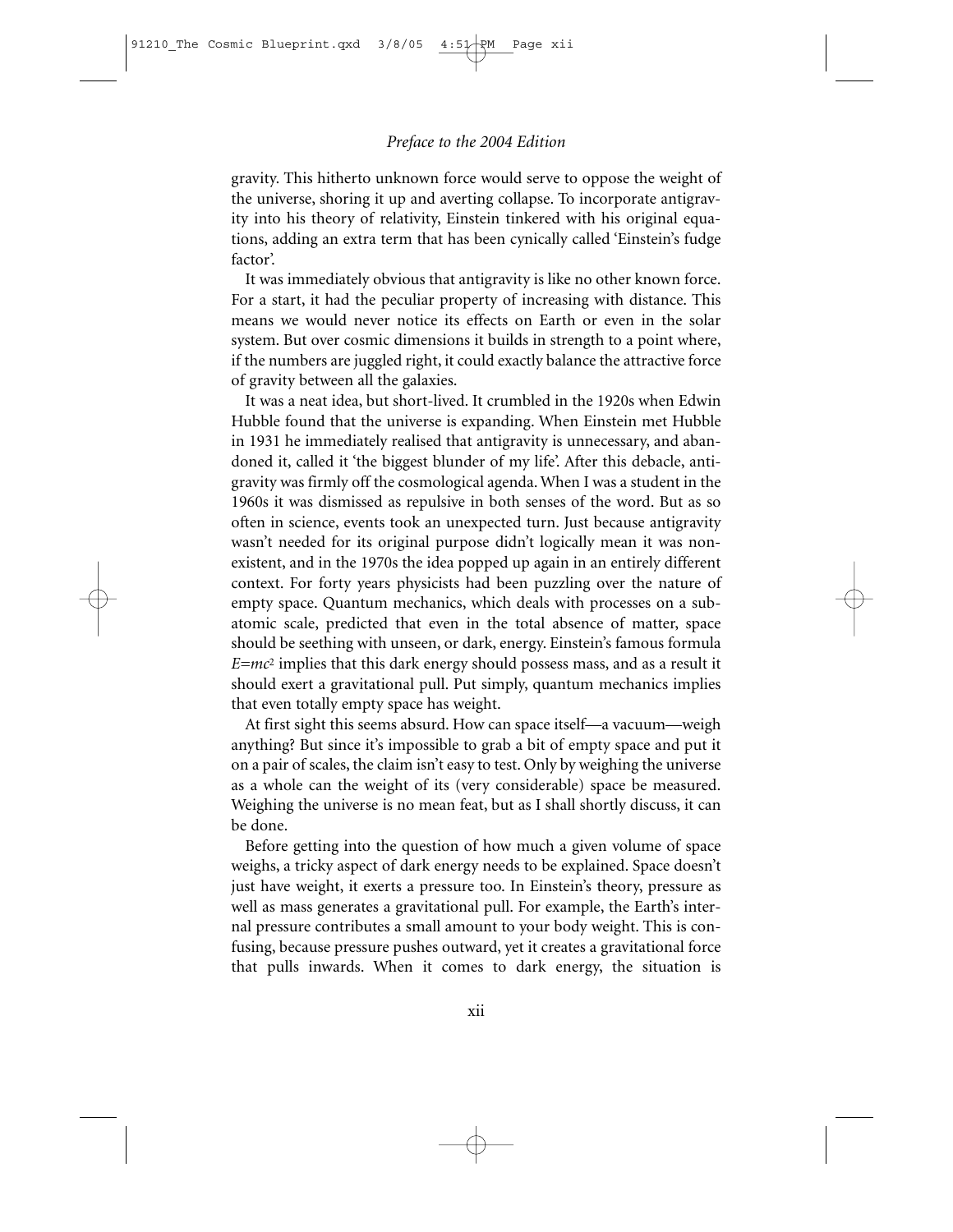reversed—its pressure turns out to be negative. Put simply, space sucks. And just as pressure creates gravity, so sucking creates *antigravity*. When the sums are done, the conclusion is startling: space sucks so hard, its antigravity wins out. The upshot is that dark energy precisely mimics Einstein's fudge factor!

In spite of this amazing coincidence, few scientists took up the cause of dark energy. Theorists hoped it would somehow go away. Then in 1998 came a true bombshell. Astronomers in Australia and elsewhere were doing a head count of exploding stars. From the light of these so-called supernovae they could work out the distances the explosions occurred. It soon became clear that these violent events were situated too far away to fit into the standard model of a universe that started out with a big bang and then progressively slowed its expansion over time. The only explanation seemed to be that, some time in the past, the pace of expansion had begun to pick up again, as if driven by a mysterious cosmic repulsion. Suddenly dark energy was back in vogue.

The results from such surveys, together with those of WMAP, indicate that only about 5 percent of the universe is made of normal matter such as atoms. About a quarter consists of some sort of dark matter yet to be identified, but widely believed to be exotic subatomic particles coughed out of the big bang. The lion's share of the universe is in the form of dark energy. To put a figure to it, the empty space of the observable universe weighs in at about a hundred trillion trillion trillion trillion tonnes, far more than all the stars combined. Large this may be, but to place it in context, the weight of the space inside a car is a few trillion-trillionths of a gram.

Theorists have no idea why the amount of dark energy weighs in at just the value it does. Indeed, they remain divided whether the dark energy is just Einstein's antigravity or some more complicated and exotic phenomenon. Whatever its explanation, dark energy probably seals the fate of the cosmos. As time goes on and the pace of cosmic expansion accelerates, so the galaxies will be drawn farther and farther apart, speeding up all the time. Eventually, even the galaxies near our own Milky Way (or what's left of it) will be receding faster than light, and so will be invisible. If nothing acts to change this trend, the ultimate state of the universe will be dark, near-empty space for all eternity. It is a depressing thought.

There is a glimmer of hope, however. The same physical processes that triggered the inflationary burst at the birth of the universe could, in principle, be re-created. With trillions of years to worry about it, our descendants in the far future might figure out a way to produce a new big bang in the laboratory, in effect creating a baby universe. Theory suggests that this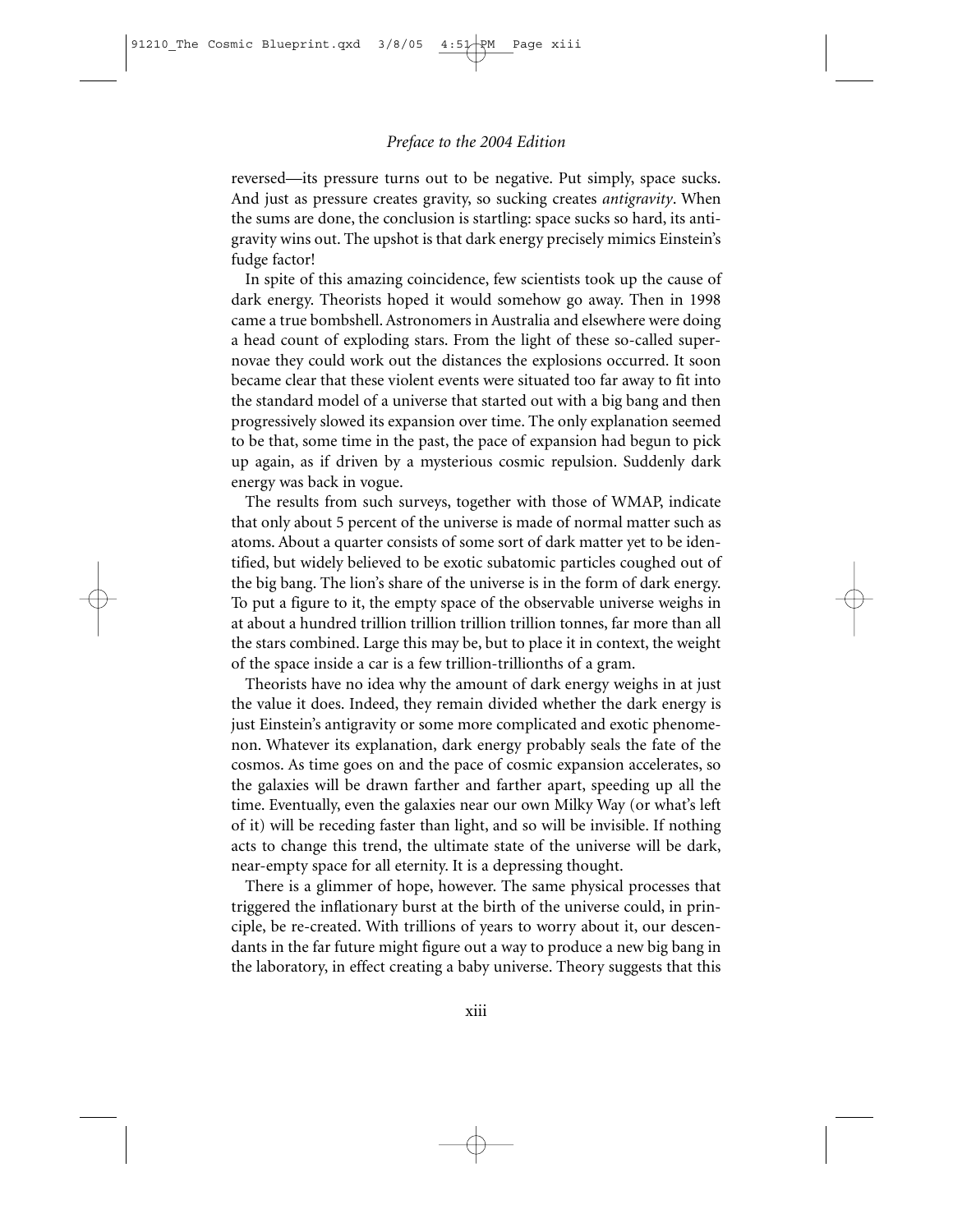new universe will balloon out, generating its own space and time as it goes, and will eventually disconnect itself from the mother universe. For a while, mother and baby will be joined by an umbilical cord of space, offering a bridge between the old universe and the new. Our descendants might be able to scramble into the new universe, and embark on a new cycle of cosmic evolution and development. This would be the ultimate in emigration: decamping to a brand-new cosmos, hopefully customised for biofriendliness!

The dark energy idea has drifted in and out of favour for over seven decades. If the astronomical evidence is to be believed, it is now on again for good. Though dark energy predicts the demise of the universe, it might also contain the basis for cosmic salvation. If so, Einstein's greatest mistake could yet turn out to be his greatest triumph. And if the laws of the universe really are a sort of cosmic blueprint, as I suggest, they may also be a blueprint for survival.

> Paul Davies Sydney, January 2004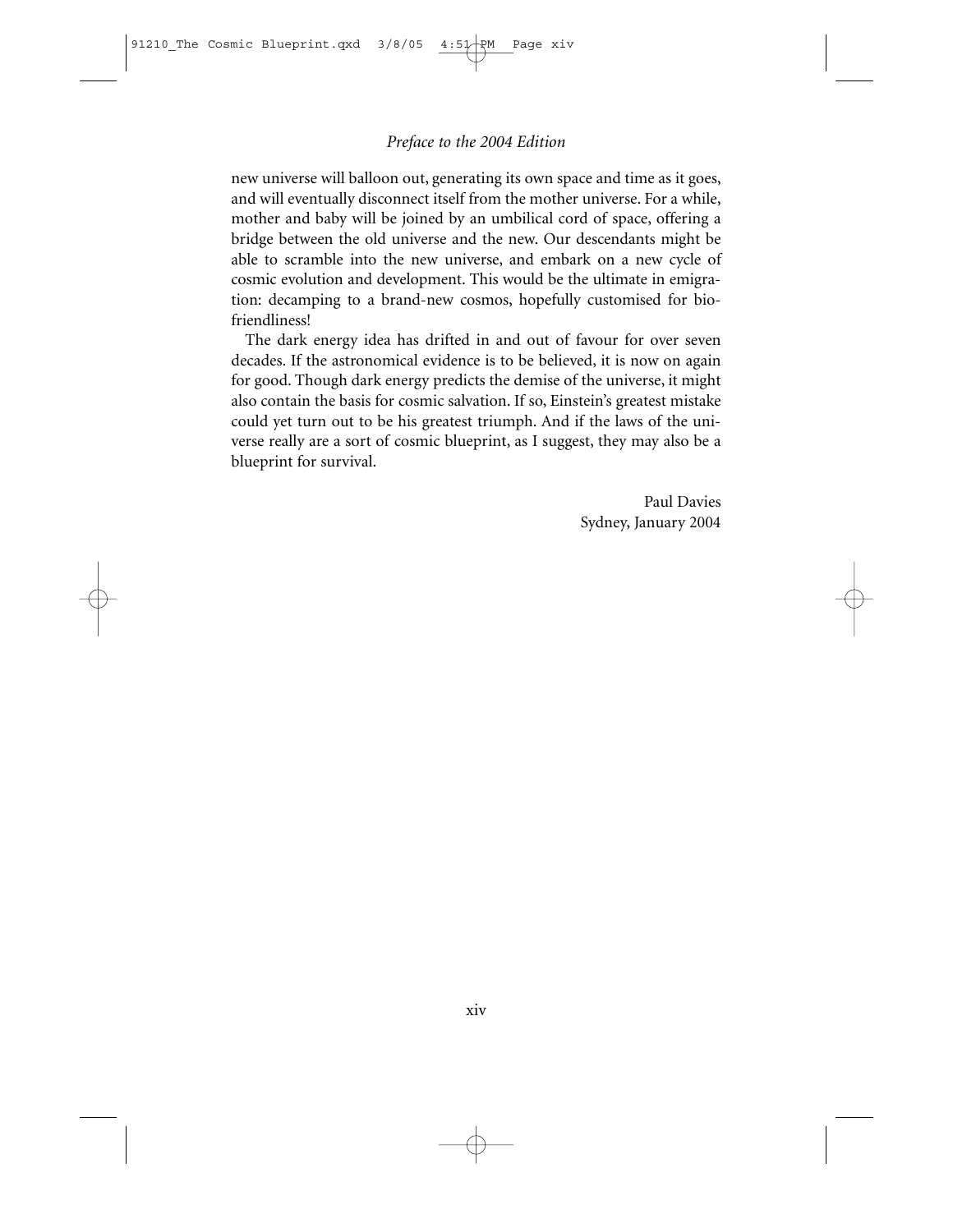### <span id="page-14-0"></span>*Preface to the First Edition*

The creation of the universe is usually envisaged as an abrupt event that took place in the remote past. It is a picture reinforced both by religion and by scientific evidence for a 'big bang'. What this simple idea conceals, however, is that the universe has never ceased to be creative.

Cosmologists now believe that immediately following the big bang the universe was in an essentially featureless state, and that all the structure and complexity of the physical world we see today somehow emerged afterwards. Evidently physical processes exist that can turn a void—or something close to it—into stars, planets, crystals, clouds and people.

What is the source of this astonishing creative power? Can known physical processes explain the continuing creativity of nature, or are there additional organizing principles at work, shaping matter and energy and directing them towards ever higher states of order and complexity?

Only very recently have scientists begun to understand how complexity and organization can emerge from featurelessness and chaos. Research in areas as diverse as fluid turbulence, crystal growth and neural networks is revealing the extraordinary propensity for physical systems to generate new states of order spontaneously. It is clear that there exist *self-organizing* processes in every branch of science.

A fundamental question then presents itself. Are the seemingly endless varieties of natural forms and structures, which appear as the universe unfolds, simply the accidental products of random forces? Or are they somehow the inevitable outcome of the creative activity of nature? The origin of life, for example, is regarded by some scientists as an extremely rare chance event, but by others as the natural end state of cycles of selforganizing chemical reactions. If the richness of nature is built into its laws, does this imply that the present state of the universe is in some sense predestined? Is there, to use a metaphor, a 'cosmic blueprint'?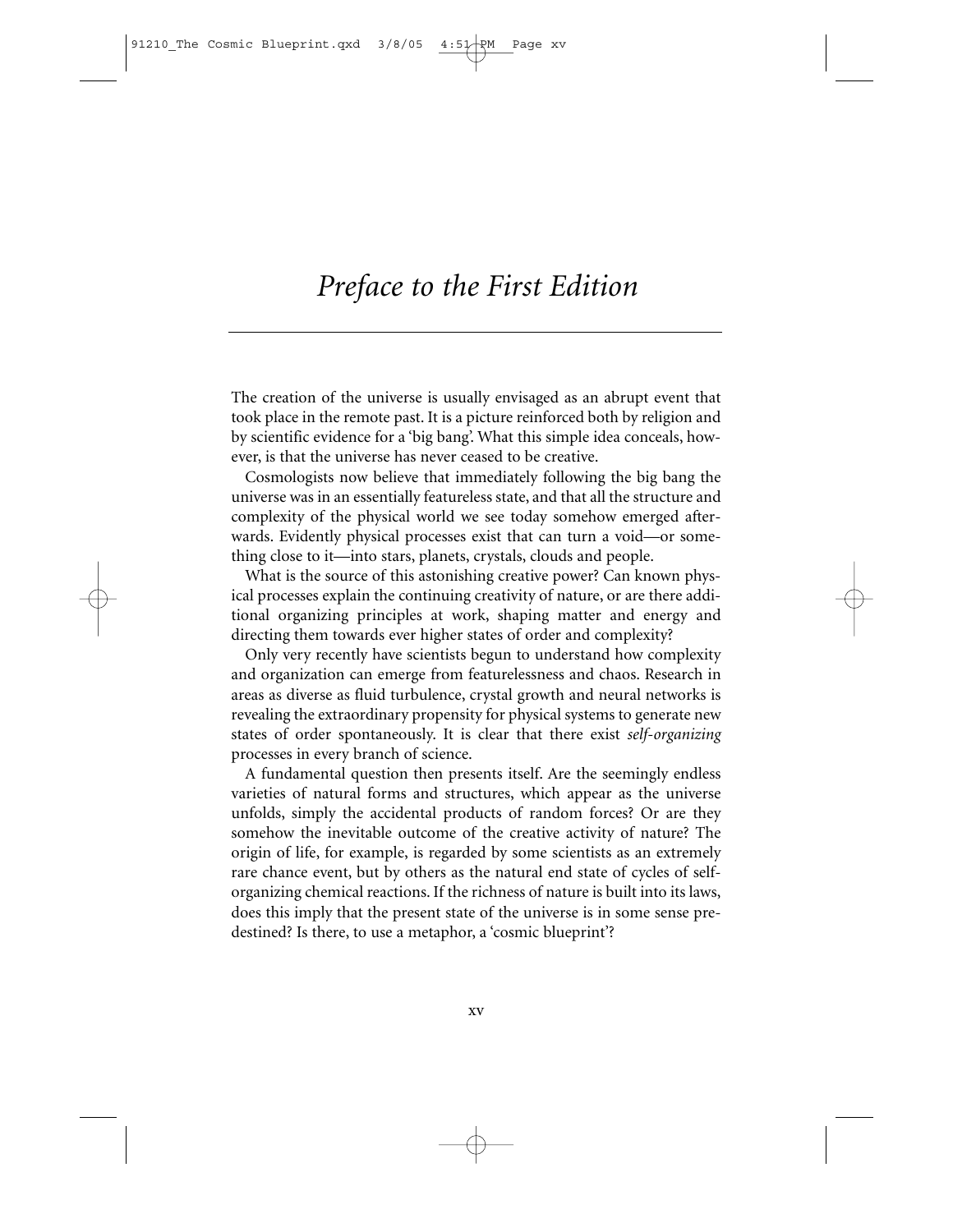### *Preface to the First Edition*

These deep questions of existence are not, of course, new. They have been asked by philosophers and theologians for millennia. What makes them especially germane today is that important new discoveries are dramatically altering the *scientists'* perspective of the nature of the universe. For three centuries science has been dominated by the Newtonian and thermodynamic paradigms, which present the universe either as a sterile machine, or in a state of degeneration and decay. Now there is the new paradigm of the creative universe, which recognizes the progressive, innovative character of physical processes. The new paradigm emphasizes the collective, cooperative and organizational aspects of nature; its perspective is synthetic and holistic rather than analytic and reductionist.

This book is an attempt to bring these significant developments to the attention of the general reader. It covers new research in many disciplines, from astronomy to biology, from physics to neurology—wherever complexity and self-organization appear. I have tried to keep the presentation as non-technical as possible, but inevitably there are some key sections that require a more careful treatment. This is especially true of Chapter 4, which contains a number of technical diagrams. The reader is urged to persevere, however, for the essence of the new paradigm cannot be properly captured without some mathematical ideas.

In compiling the material I have been greatly assisted by my colleagues at the University of Newcastle upon Tyne, who do not, of course, necessarily share my conclusions. Particular thanks are due to Professor Kenneth Burton, Dr Ian Moss, Dr Richard Rohwer and Dr David Tritton. I should like to thank Dr John Barrow, Professor Roger Penrose and Professor Frank Tipler for helpful discussions.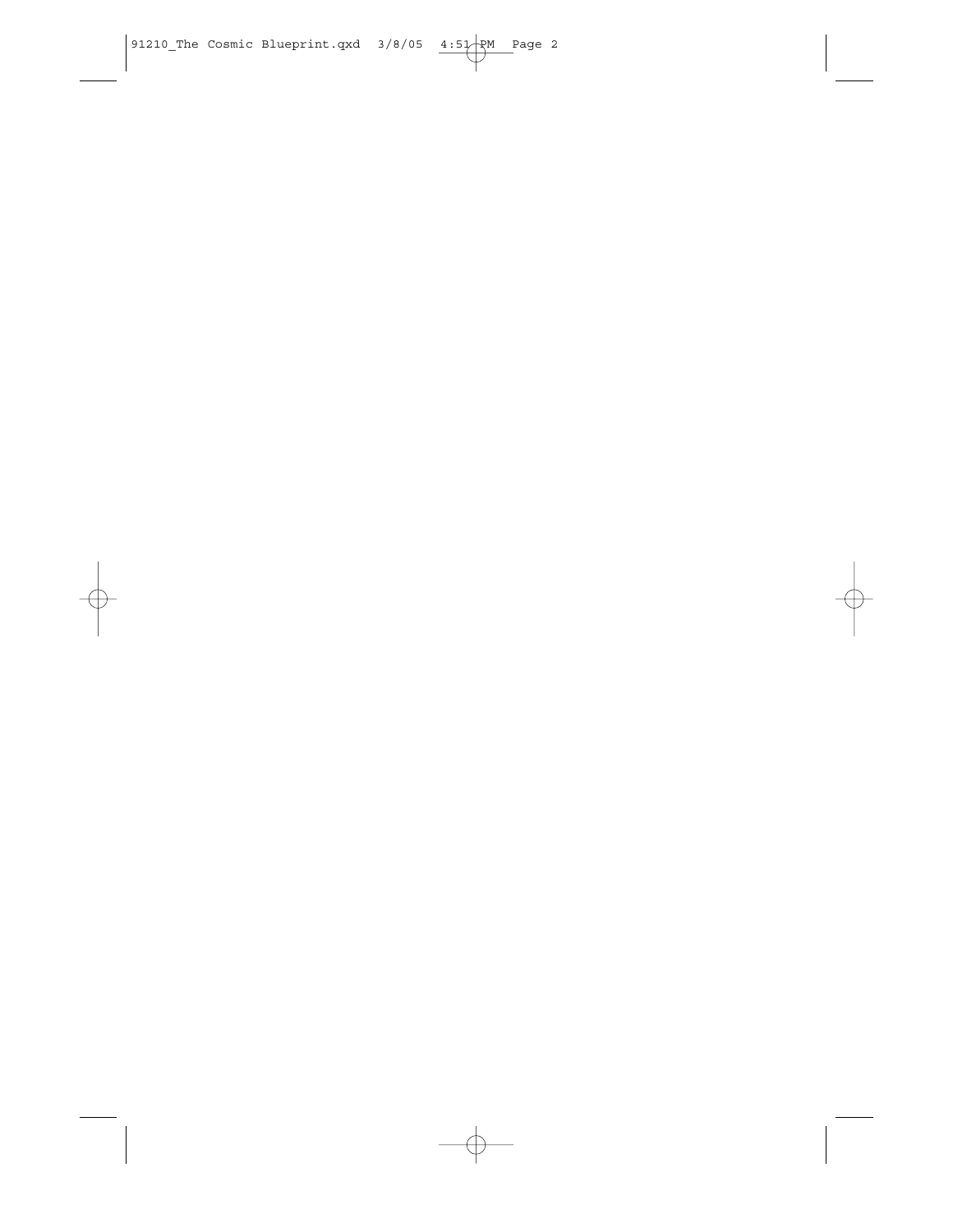### *Blueprint for a Universe*

<span id="page-18-0"></span>God is no more an archivist unfolding an infinite sequence he had designed once and forever. He continues the labour of creation throughout time.

*—Ilya Prigogine*<sup>1</sup>

### **The origin of things**

Something buried deep in the human psyche compels us to contemplate creation. It is obvious even at a casual glance that the universe is remarkably ordered on all scales. Matter and energy are distributed neither uniformly nor haphazardly, but are organized into coherent identifiable structures, occasionally of great complexity. From whence came the myriads of galaxies, stars and planets, the crystals and clouds, the living organisms? How have they been arranged in such harmonious and ingenious interdependence? The cosmos, its awesome immensity, its rich diversity of forms, and above all its coherent unity, cannot be accepted simply as a brute fact.

The existence of *complex* things is even more remarkable given the generally delicate and specific nature of their organization, for they are continually assailed by all manner of disruptive influences from their environment that care nothing for their survival. Yet in the face of an apparently callous Mother Nature the orderly arrangement of the universe not only manages to survive, but to prosper.

There have always been those who choose to interpret the harmony and order of the cosmos as evidence for a metaphysical designer. For them, the existence of complex forms is explained as a manifestation of the designer's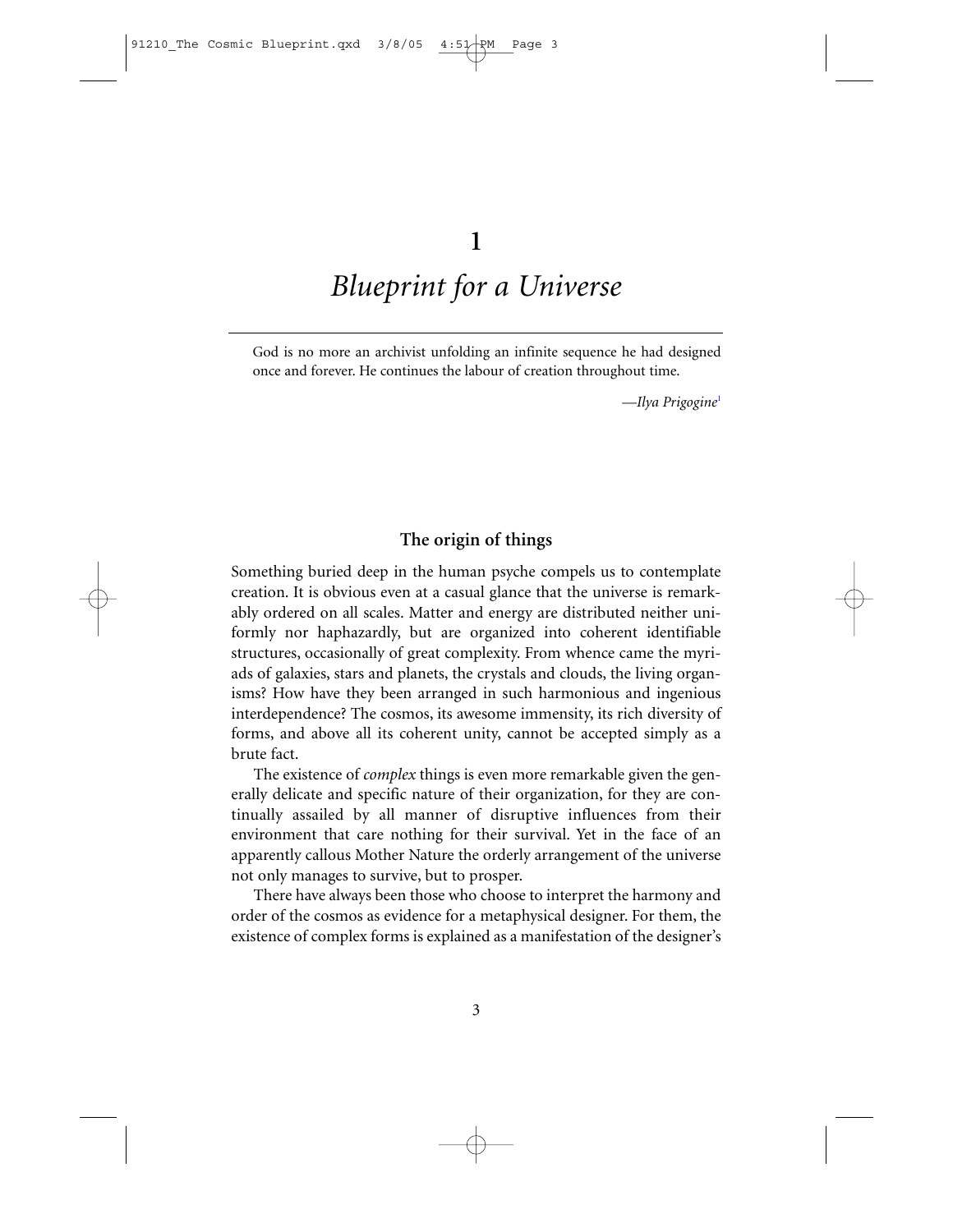creative power. The rise of modern science, however, transformed the rational approach to the problem of the origin of things. It was discovered that the universe has not always been as it is. The evidence of geology, palaeontology and astronomy suggested that the vast array of forms and structures that populate our world have not always existed, but have *emerged* over aeons of time.

Scientists have recently come to realize that none of the objects and systems that make up the physical world we now perceive existed in the beginning. Somehow, all the variety and complexity of the universe has arisen since its origin in an abrupt outburst called the big bang. The modern picture of Genesis is of a cosmos starting out in an utterly featureless state, and then progressing step by step—one may say unfolding—to the present kaleidoscope of organized activity.

### **Creation from nothing**

The philosopher Parmenides, who lived 1500 years before Christ, taught that 'nothing can come out of nothing'. It is a dictum that has been echoed many times since, and it forms the basis of the approach to creation in many of the world's religions, such as Judaism and Christianity. Parmenides' followers went much farther, to conclude that there can be no real change in the physical world. All apparent change, they asserted, is an illusion. Theirs is a dismally sterile universe, incapable of bringing forth anything fundamentally new.

Believers in Parmenides' dictum cannot accept that the universe came into existence spontaneously; it must either always have existed or else have been created by a supernatural power. The Bible states explicitly that God created the world, and Christian theologians advance the idea of creation *ex nihilo*—out of literally nothing. Only God, it is said, possesses the power to accomplish this.

The problem of the ultimate origin of the physical universe lies on the boundary of science. Indeed, many scientists would say it lies beyond the scope of science altogether. Nevertheless, there have recently been serious attempts to understand how the universe could have appeared from nothing without violating any physical laws. But how can something come into existence uncaused?

The key to achieving this seeming miracle is quantum physics. Quantum processes are inherently unpredictable and indeterministic; it is generally impossible to predict from one moment to the next how a quantum system will behave. The law of cause and effect, so solidly rooted in the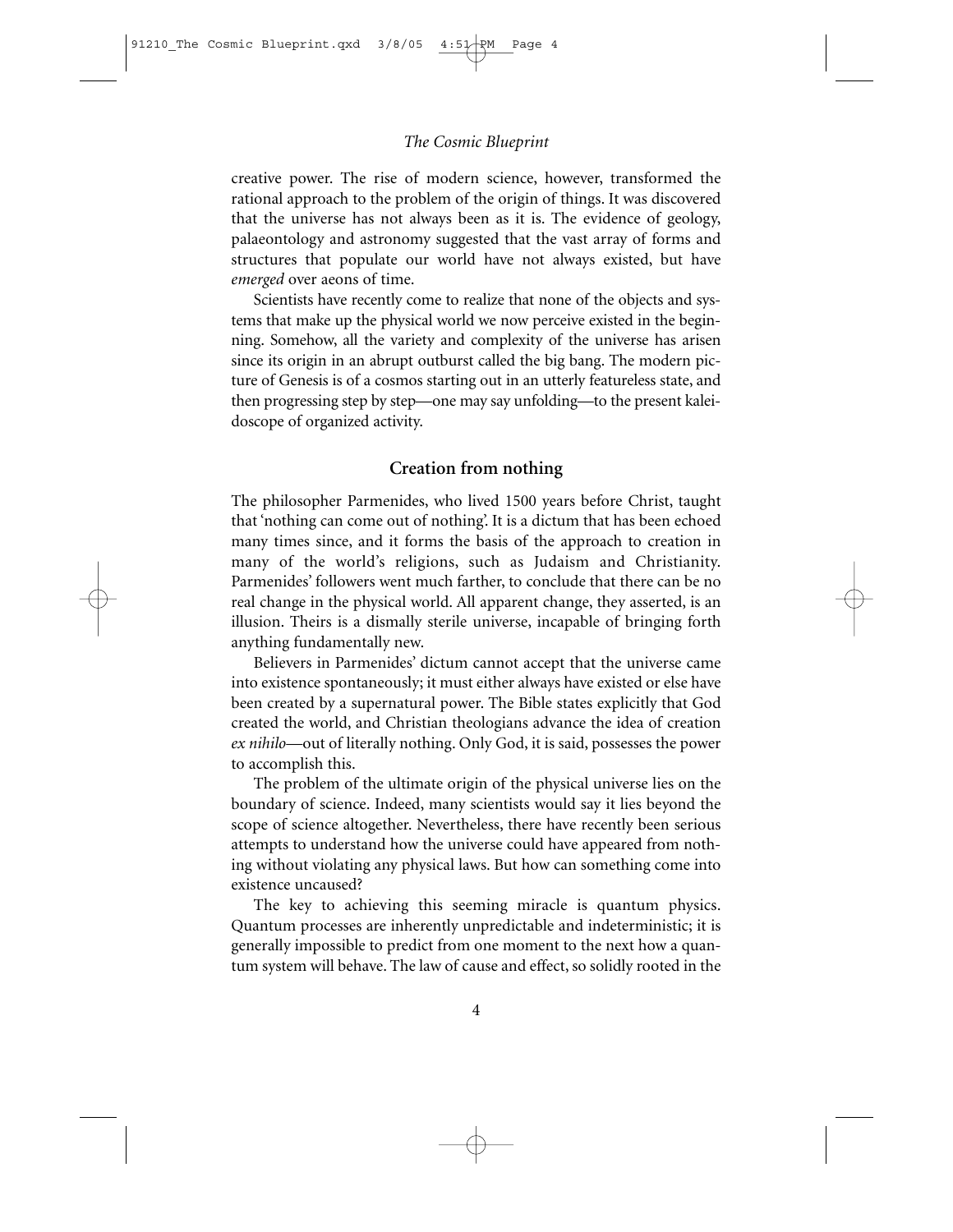### *Blueprint for a Universe*

ground of daily experience, fails here. In the world of the quantum, spontaneous change is not only permitted, it is unavoidable.

Although quantum effects are normally restricted to the microworld of atoms and their constituents, in principle quantum physics should apply to everything. It has become fashionable to investigate the quantum physics of the entire universe, a subject known as quantum cosmology. These investigations are tentative and extremely speculative, but they lead to a provocative possibility. It is no longer entirely absurd to imagine that the universe came into existence spontaneously from nothing as a result of a quantum process.

The fact that the nascent cosmos was apparently devoid of form and content greatly eases the problem of its ultimate origin. It is much easier to believe that a state of featureless simplicity appeared spontaneously out of nothing than to believe that the present highly complex state of the universe just popped into existence ready-made.

The amelioration of one problem, however, leads immediately to another. Science is now faced with the task of explaining by what physical processes the organized systems and elaborate activity that surround us today emerged from the primeval blandness of the big bang. Having found a way of permitting the universe to be self-creating we need to attribute to it the capability of being *self-organizing*.

An increasing number of scientists and writers have come to realize that the ability of the physical world to organize itself constitutes a fundamental, and deeply mysterious, property of the universe. The fact that nature has *creative power,* and is able to produce a progressively richer variety of complex forms and structures, challenges the very foundation of contemporary science. 'The greatest riddle of cosmology,' writes Karl Popper, the well-known philosopher, 'may well be . . . that the universe is, in a sense, creative.<sup>22</sup>

The Belgian Nobel prize–winner Ilya Prigogine, writing with Isabelle Stengers in their book *Order Out of Chaos*, reaches similar conclusions:<sup>3</sup> 'Our universe has a pluralistic, complex character. Structures may disappear, but also they may appear.' Prigogine and Stengers dedicate their book to Erich Jantsch, whose earlier work *The Self-Organizing Universe* also expounds the view that nature has a sort of 'free will' and is thereby capable of generating novelty:<sup>4</sup> 'We may one day perhaps understand the selforganizing processes of a universe which is not determined by the blind selection of initial conditions, but has the potential of partial selfdetermination.'

These sweeping new ideas have not escaped the attention of the science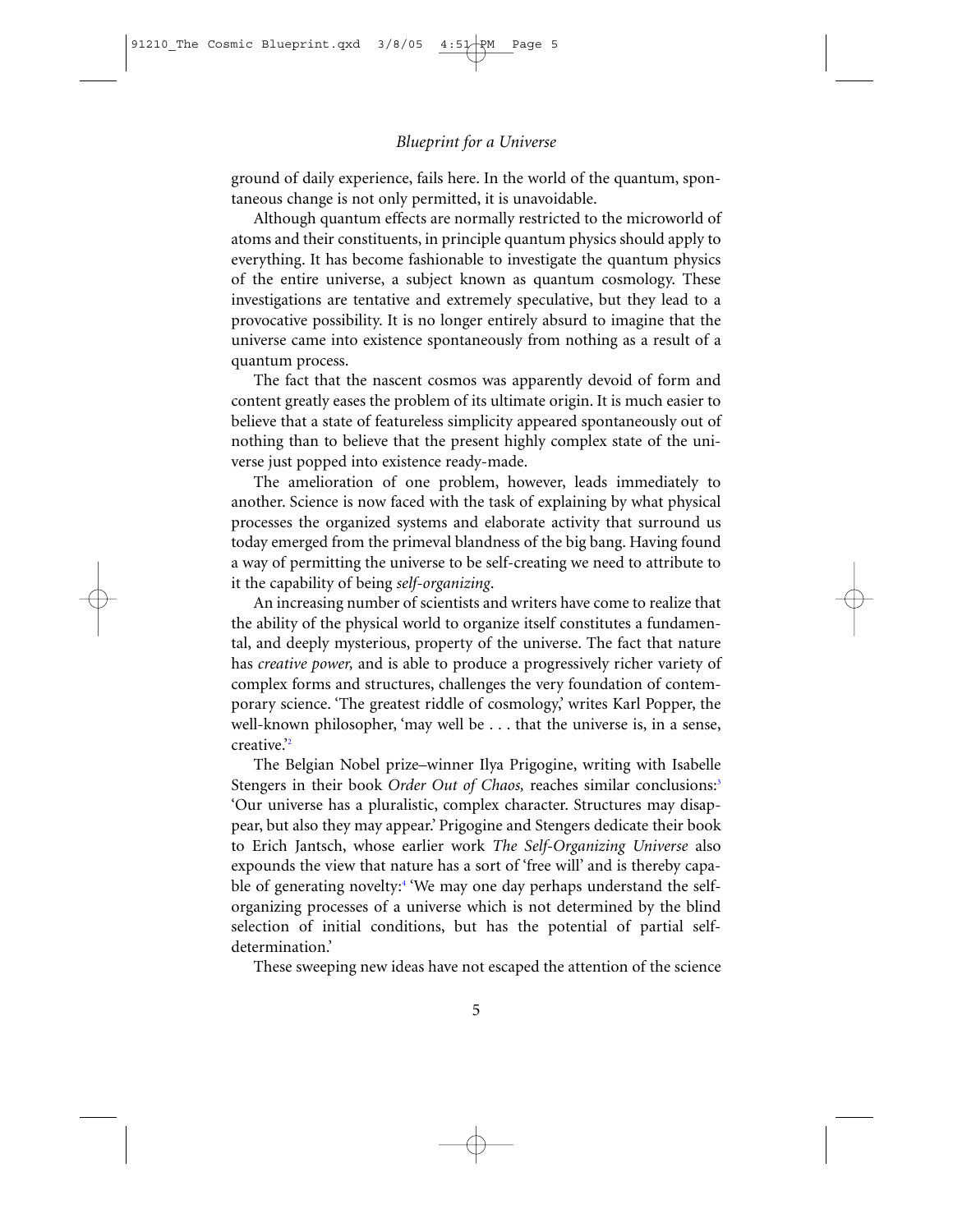writers. Louise Young, for example, in lyrical style, refers to the universe as 'unfinished', and elaborates Popper's theme:<sup>5</sup> 'I postulate that we are witnessing—and indeed participating in—a creative act that is taking place throughout time. As in all such endeavours, the finished product could not have been clearly foreseen in the beginning.' She compares the unfolding organization of the cosmos with the creative act of an artist: '. . . involving change and growth, it proceeds by trial and error, rejecting and reformulating the materials at hand as new potentialities emerge'.

In recent years much attention has been given to the problem of the socalled 'origin of the universe', and popular science books on 'the creation' abound. The impression is gained that the universe was created all at once in the big bang. It is becoming increasingly clear, however, that creation is really a continuing process. The existence of the universe is not explained by the big bang: the primeval explosion merely started things off.

Now we must ask: How can the universe, having come into being, subsequently bring into existence totally new things by following the laws of nature? Put another way: What is the source of the universe's creative potency? It will be the central question of this book.

### **The whole and its parts**

To most people it is obvious that the universe forms a coherent whole. We recognize that there are a great many components that go together to make up the totality of existence, but they seem to hang together, if not in cooperation, then at least in peaceful coexistence. In short, we find order, unity and harmony in nature where there might have been discord and chaos.

The Greek philosopher Aristotle constructed a picture of the universe closely in accord with this intuitive feeling of holistic harmony. Central to Aristotle's philosophy was the concept of *teleology* or, roughly speaking, final causation. He supposed that individual objects and systems subordinate their behaviour to an overall plan or destiny. This is especially apparent, he claimed, in living systems, where the component parts function in a cooperative way to achieve a final purpose or end product. Aristotle believed that living organisms behave as a coherent whole because there exists a full and perfect 'idea' of the entire organism, even before it develops. The development and behaviour of living things is thus guided and controlled by the global plan in order that it should successfully approach its designated end.

Aristotle extended this animistic philosophy to the cosmos as a whole. There exists, he maintained, what we might today term a *cosmic blueprint.*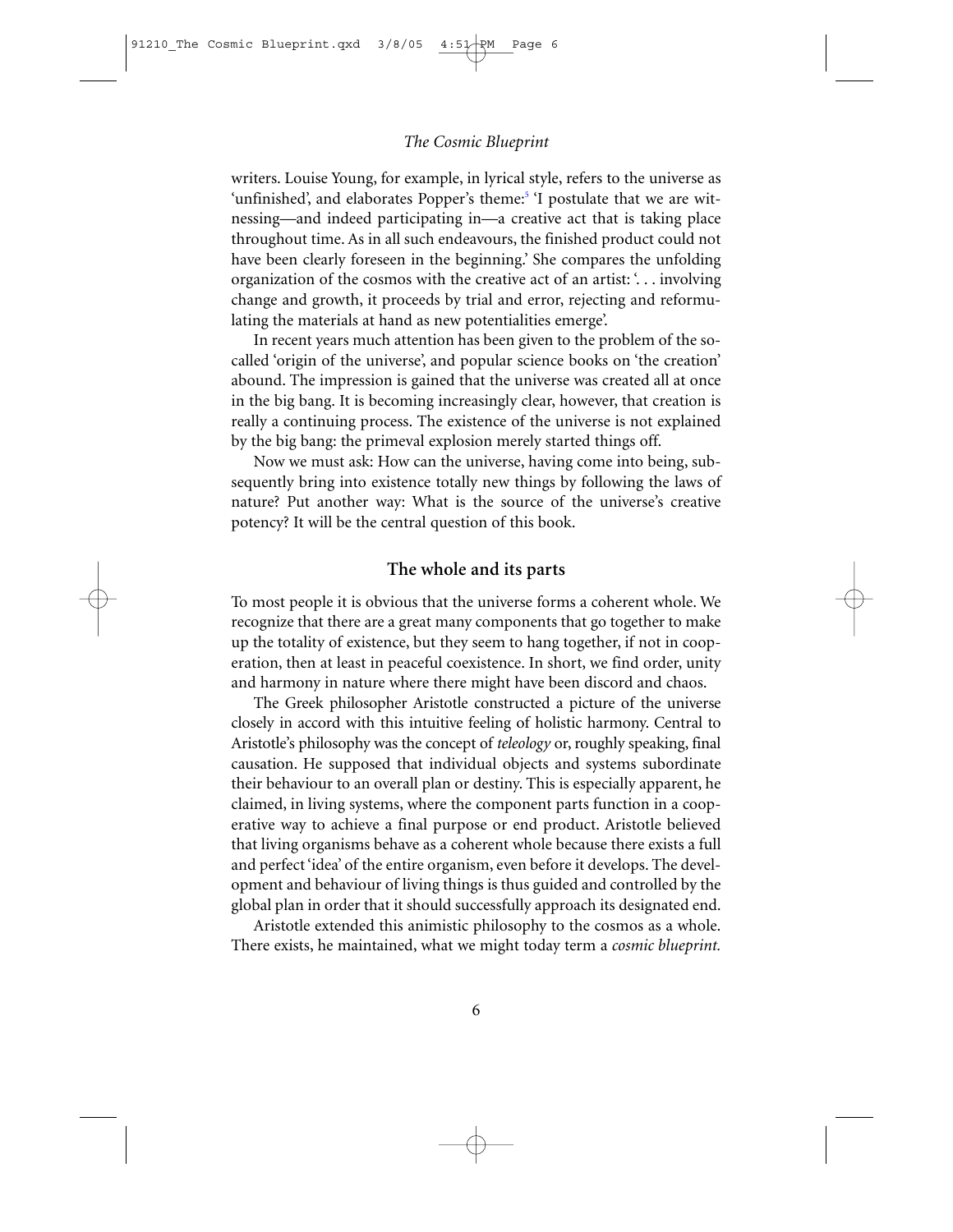### *Blueprint for a Universe*

The universe was regarded as a sort of gigantic organism, unfurling in a systematic and supervised way towards its prescribed destiny. Aristotelian finalism and teleology later found its way into Christian theology, and even today forms the basis of Western religious thought. According to Christian dogma, there is indeed a cosmic blueprint, representing God's design for a universe.

In direct opposition to Aristotle were the Greek atomists, such as Democritus, who taught that the world is nothing but atoms moving in a void. All structures and forms were regarded as merely different arrangements of atoms, and all change and process were thought of as due to the rearrangement of atoms alone. To the atomist, the universe is a machine in which each component atom moves entirely under the action of the blind forces produced by its neighbours. According to this scheme there are no final causes, no overall plan or end-state towards which things evolve. Teleology is dismissed as mystical. The only causes that bring about change are those produced by the shape and movement of other atoms.

Atomism is not suited to describe, let alone explain, the order and harmony of the world. Consider a living organism. It is hard to resist the impression that the atoms of the organism *cooperate* so that their collective behaviour constitutes a coherent unity. The organized functioning of biological systems fails to be captured by a description in which each atom is simply pushed or pulled along blindly by its neighbours, without reference to the global pattern. There was thus already present in ancient Greece the deep conflict between holism and reductionism which persists to this day. On the one hand stood Aristotle's synthetic, purposeful universe, and on the other a strictly materialistic world which could ultimately be analysed as, or reduced to, the simple mechanical activity of elementary particles.

In the centuries that followed, Democritus' atomism came to represent what we would now call the scientific approach to the world. Aristotelian ideas were banished from the physical sciences during the Renaissance. They survived somewhat longer in the biological sciences, if only because living organisms so distinctly display teleological behaviour. However, Darwin's theory of evolution and the rise of modern molecular biology led to the emphatic rejection of all forms of animism or finalism, and most modern biologists are strongly mechanistic and reductionist in their approach. Living organisms are today generally regarded as purely complex machines, programmed at the molecular level.

The scientific paradigm in which all physical phenomena are reduced to the mechanical behaviour of their elementary constituents has proved